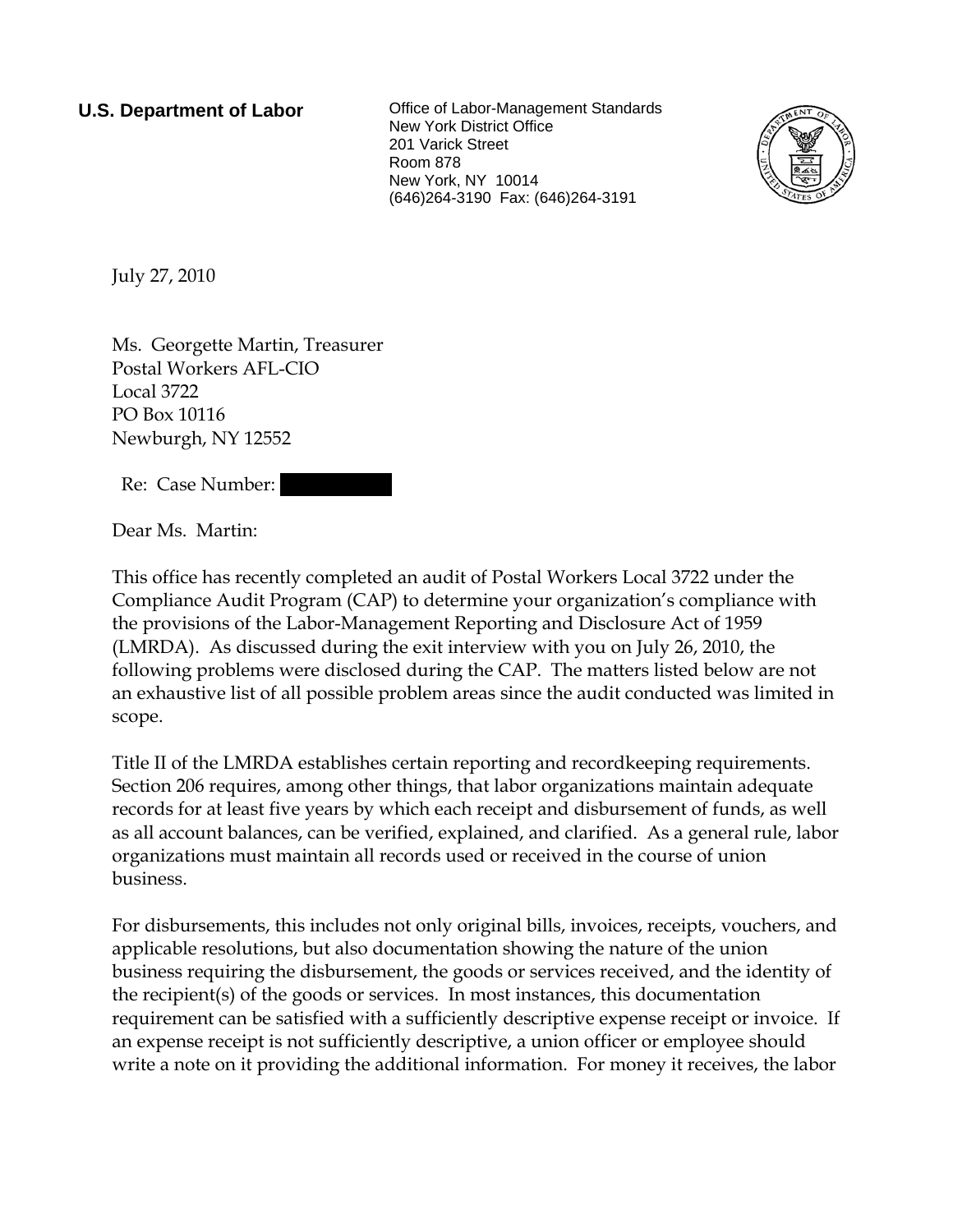Ms. Georgette Martin July 27, 2010 Page 2 of 3

organization must keep at least one record showing the date, amount, purpose, and source of that money. The labor organization must also retain bank records for all accounts.

The audit of Local 3722's 2009 records revealed the following recordkeeping violation:

Local 3722 did not retain adequate documentation for reimbursed expenses and credit card expenses incurred by Vice President Cristine Lawlor and President Debby Szeredy totaling at least \$25. For example, on September 20, 2009, Vice President Lawlor purchased refreshments for officers using the union's credit card but failed to submit a receipt of the transaction.

As noted above, labor organizations must retain original receipts, bills, and vouchers for all disbursements. The president and treasurer (or corresponding principal officers) of your union, who are required to sign your union's LM report, are responsible for properly maintaining union records.

The audit disclosed the following other violation(s):

The audit revealed a violation of LMRDA Section 502 (Bonding), which requires that union officers and employees be bonded for no less than 10 percent of the total funds those individuals or their predecessors handled during the preceding fiscal year.

The audit revealed that Local 3722's officers and employees were not bonded for the minimum amount required at the time of the audit. However, the union obtained adequate bonding coverage and provided evidence of this to OLMS during the audit. As a result, OLMS will take no further enforcement action regarding this issue.

## Other Issues:

As I discussed during the exit interview with you, the audit revealed that Local 3722 does not have a clear policy regarding the types of expenses personnel may claim for reimbursement and the types of expenses that may be charged to union credit cards. OLMS recommends that unions adopt written guidelines concerning such matters.